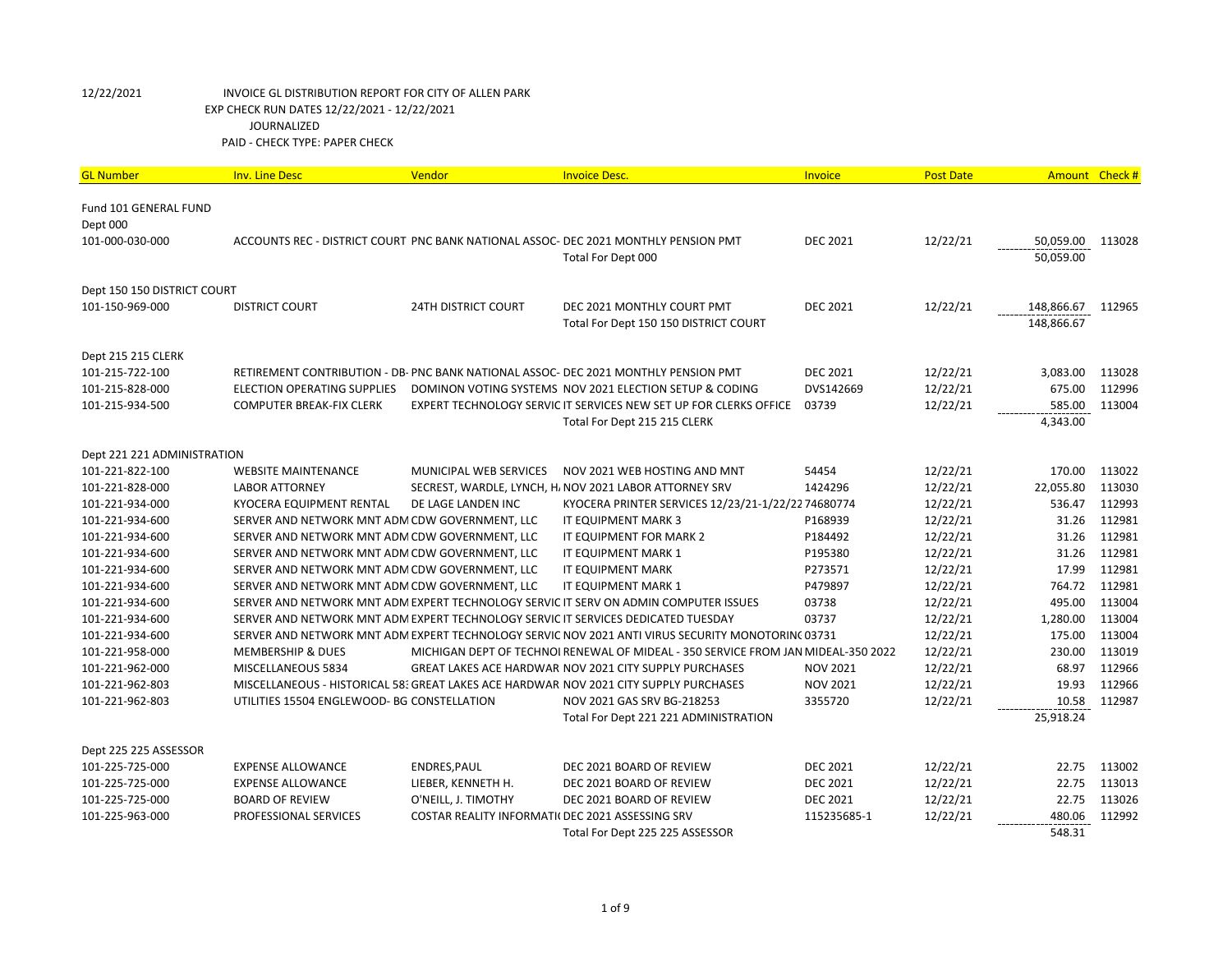| <b>GL Number</b>               | <b>Inv. Line Desc</b>                                | Vendor                                            | <b>Invoice Desc.</b>                                                                | <b>Invoice</b>  | <b>Post Date</b> | Amount Check # |        |
|--------------------------------|------------------------------------------------------|---------------------------------------------------|-------------------------------------------------------------------------------------|-----------------|------------------|----------------|--------|
| Dept 263 263 CITY HALL         |                                                      |                                                   |                                                                                     |                 |                  |                |        |
| 101-263-920-000                | UTILITIES 6603 ALLEN RD- BG-3076 CONSTELLATION       |                                                   | NOV 2021 GAS SRV BG-307646                                                          | 3355725         | 12/21/21         | 8.29           | 112987 |
| 101-263-920-000                | UTILITIES- 6601 ALLEN RD - BG-30 CONSTELLATION       |                                                   | NOV 2021 GAS SRV BG-307011                                                          | 3355727         | 12/22/21         | 0.00           | 112987 |
| 101-263-920-000                | UTILITIES - 15915 SOUTHFIELD- BG CONSTELLATION       |                                                   | NOV 2021 GAS SRV BG-302830                                                          | 3355735         | 12/22/21         | 144.97         | 112987 |
| 101-263-920-000                | UTILITIES-15915 SOUTHFIELD                           | <b>DTE ENERGY</b>                                 | ELECTRIC SERVICES 11/3-12/3/21                                                      | 12222021        | 12/22/21         | 8,510.70       | 112997 |
| 101-263-931-000                | BUILDING MAINTENANCE CITY HAI CINTAS CORPORATION-300 |                                                   | CITY HALL & POLICE RUG SRV 12/13/21                                                 | 4104458507      | 12/22/21         | 189.13         | 112983 |
| 101-263-962-000                | MISCELLANEOUS 5846                                   |                                                   | GREAT LAKES ACE HARDWAR NOV 2021 CITY SUPPLY PURCHASES                              | <b>NOV 2021</b> | 12/22/21         | 250.47         | 112966 |
|                                |                                                      |                                                   | Total For Dept 263 263 CITY HALL                                                    |                 |                  | 9,103.56       |        |
|                                |                                                      |                                                   |                                                                                     |                 |                  |                |        |
| Dept 305 305 POLICE DEPARTMENT |                                                      |                                                   |                                                                                     |                 |                  |                |        |
| 101-305-722-100                |                                                      |                                                   | RETIREMENT CONTRIBUTION - DB- PNC BANK NATIONAL ASSOC- DEC 2021 MONTHLY PENSION PMT | <b>DEC 2021</b> | 12/22/21         | 102,225.00     | 113028 |
| 101-305-757-000                | <b>OPERATING SUPPLIES</b>                            | KIESLERS POLICE SUPPLY INC TRAINING SUPPLIES      |                                                                                     | IN177274        | 12/22/21         | 574.00         | 113012 |
| 101-305-757-000                | <b>OPERATING SUPPLIES</b>                            | MICHIGAN AMMO CO.                                 | <b>TRAINING AMMUNITION</b>                                                          | 1966            | 12/22/21         | 720.00         | 113018 |
| 101-305-761-000                | PRISONER BOARD                                       | <b>STATE OF MICHIGAN</b>                          | <b>LIVE SCAN SRV</b>                                                                | 551-593242      | 12/22/21         | 86.50          | 112975 |
| 101-305-761-000                | PRISONER BOARD                                       | <b>STATE OF MICHIGAN</b>                          | SEX OFFENDER REGISTRATION FEE'S                                                     | 551-593000      | 12/22/21         | 30.00          | 112976 |
| 101-305-761-000                | PRISONER BOARD 47861                                 | ONE HOUR MARTININZING                             | NOV 2021 CLEANING SERVICES ON PRISONER B NOV 2021                                   |                 | 12/22/21         | 25.00          | 113025 |
| 101-305-805-000                | <b>VEHICLE TOWING</b>                                | <b>CITY TOWING</b>                                | 25 VEHICLE TOWED, 2 PERSONAL 11/16-11/30/ 11/16-11/30/21                            |                 | 12/22/21         | 4,770.00       | 113045 |
| 101-305-853-000                | <b>TELEPHONE</b>                                     | <b>VERIZON WIRELESS</b>                           | POLICE PHONE SRV 11/11-12/10/21                                                     | 9894836479      | 12/22/21         | 852.93         | 113041 |
| 101-305-931-000                | <b>BUILDING MAINTENANCE</b>                          |                                                   | ACTRON INTEGRATED SECURI POLICE PARKING GATE REPAIR                                 | 46761           | 12/22/21         | 800.00         | 112970 |
| 101-305-934-500                | <b>COMPUTER BREAK-FIX</b>                            |                                                   | EXPERT TECHNOLOGY SERVIC COMPUTER SERVICES FOR POLICE DEPT                          | 03766           | 12/22/21         | 1,080.00       | 113004 |
| 101-305-935-000                | COMPUTER SOFTWARE MAINTEN/ CDW GOVERNMENT, LLC       |                                                   | POLICE IT EQUIPMENT                                                                 | N868299         | 12/22/21         | 100.00         | 112981 |
| 101-305-935-000                | COMPUTER SOFTWARE MAINTEN/ CDW GOVERNMENT, LLC       |                                                   | IT PARTS POLICE DEPT                                                                | P379878         | 12/22/21         | 6,650.00       | 112981 |
| 101-305-935-000                | COMPUTER SOFTWARE MAINTEN/THOMSON REUTERS-WEST       |                                                   | ONLINE SOFTWARE SUBSCRIPTION SRV                                                    | 1966            | 12/22/21         | 218.73         | 113036 |
| 101-305-939-000                | <b>VEHICLE MAINTENANCE</b>                           |                                                   | BELLE TIRE DISTRIBUTORS IN(FOUR WHEEL ALIGNMENT POLICE VEHICLE                      | 38124285        | 12/22/21         | 75.00          | 112977 |
| 101-305-939-000                | <b>VEHICLE MAINTENANCE</b>                           | CLASSIC AUTO WASH INC.                            | NOV 2021 CAR SERVICES                                                               | 2043            | 12/22/21         | 198.90         | 112986 |
| 101-305-939-000                | <b>VEHICLE MAINTENANCE</b>                           | <b>GLENDALE AUTO VALUE</b>                        | PARTS FOR 2009 FORD ESCAPE                                                          | 359-232961      | 12/22/21         | 16.79          | 113005 |
| 101-305-939-000                | <b>VEHICLE MAINTENANCE</b>                           | <b>GLENDALE AUTO VALUE</b>                        | <b>PARTS</b>                                                                        | 359-232616      | 12/22/21         | 124.99         | 113005 |
| 101-305-939-000                | <b>VEHICLE MAINTENANCE</b>                           | INTERSTATE BATTERY OF SE N PARTS                  |                                                                                     | 60009356        | 12/22/21         | 141.73         | 113010 |
| 101-305-939-000                | <b>VEHICLE MAINTENANCE</b>                           | <b>VILLAGE FORD</b>                               | <b>PARTS</b>                                                                        | 578848          | 12/22/21         | 125.42         | 113037 |
| 101-305-939-000                | <b>VEHICLE MAINTENANCE</b>                           | <b>VILLAGE FORD</b>                               | <b>PARTS</b>                                                                        | 578181          | 12/22/21         | 29.22          | 113037 |
|                                |                                                      |                                                   | Total For Dept 305 305 POLICE DEPARTMENT                                            |                 |                  | 118,844.21     |        |
|                                |                                                      |                                                   |                                                                                     |                 |                  |                |        |
| Dept 340 340 FIRE DEPARTMENT   |                                                      |                                                   |                                                                                     |                 |                  |                |        |
| 101-340-722-100                |                                                      |                                                   | RETIREMENT CONTRIBUTION - DB PNC BANK NATIONAL ASSOC- DEC 2021 MONTHLY PENSION PMT  | <b>DEC 2021</b> | 12/22/21         | 68,150.00      | 113028 |
| 101-340-757-000                | <b>OPERATING SUPPLIES 5876</b>                       |                                                   | GREAT LAKES ACE HARDWAR NOV 2021 CITY SUPPLY PURCHASES                              | <b>NOV 2021</b> | 12/22/21         | 94.79          | 112966 |
| 101-340-757-000                | <b>OPERATING SUPPLIES</b>                            | LOWE'S                                            | NOV 2021 PURCHASES                                                                  | <b>NOV 2021</b> | 12/22/21         | 292.23         | 113016 |
| 101-340-757-500                | <b>RESCUE SUPPLIES</b>                               |                                                   | BAKER'S GAS & WELDING SUI OXYGEN USE FOR EMS FIRE DEPT                              | 01706990        | 12/22/21         | 159.35         | 112974 |
| 101-340-757-500                | <b>RESCUE SUPPLIES</b>                               | BOUND TREE MEDICAL, LLC RESCUE SUPPLIES FIRE DEPT |                                                                                     | 84318790        | 12/22/21         | 873.09         | 112978 |
| 101-340-757-500                | <b>RESCUE SUPPLIES</b>                               | J & B MEDICAL SUPPLY, INC. RESCUE SUPPLIES        |                                                                                     | 7791495         | 12/22/21         | 1.19           | 113011 |
| 101-340-757-500                | <b>RESCUE SUPPLIES</b>                               | J & B MEDICAL SUPPLY, INC. RESCUE SUPPLIES        |                                                                                     | 7918349         | 12/22/21         | 33.20          | 113011 |
| 101-340-853-000                | <b>TELEPHONE</b>                                     | <b>VERIZON WIRELESS</b>                           | FIRE DEPT PHONE SRV 11/11-12/10/21                                                  | 9894749747      | 12/22/21         | 76.02          | 113044 |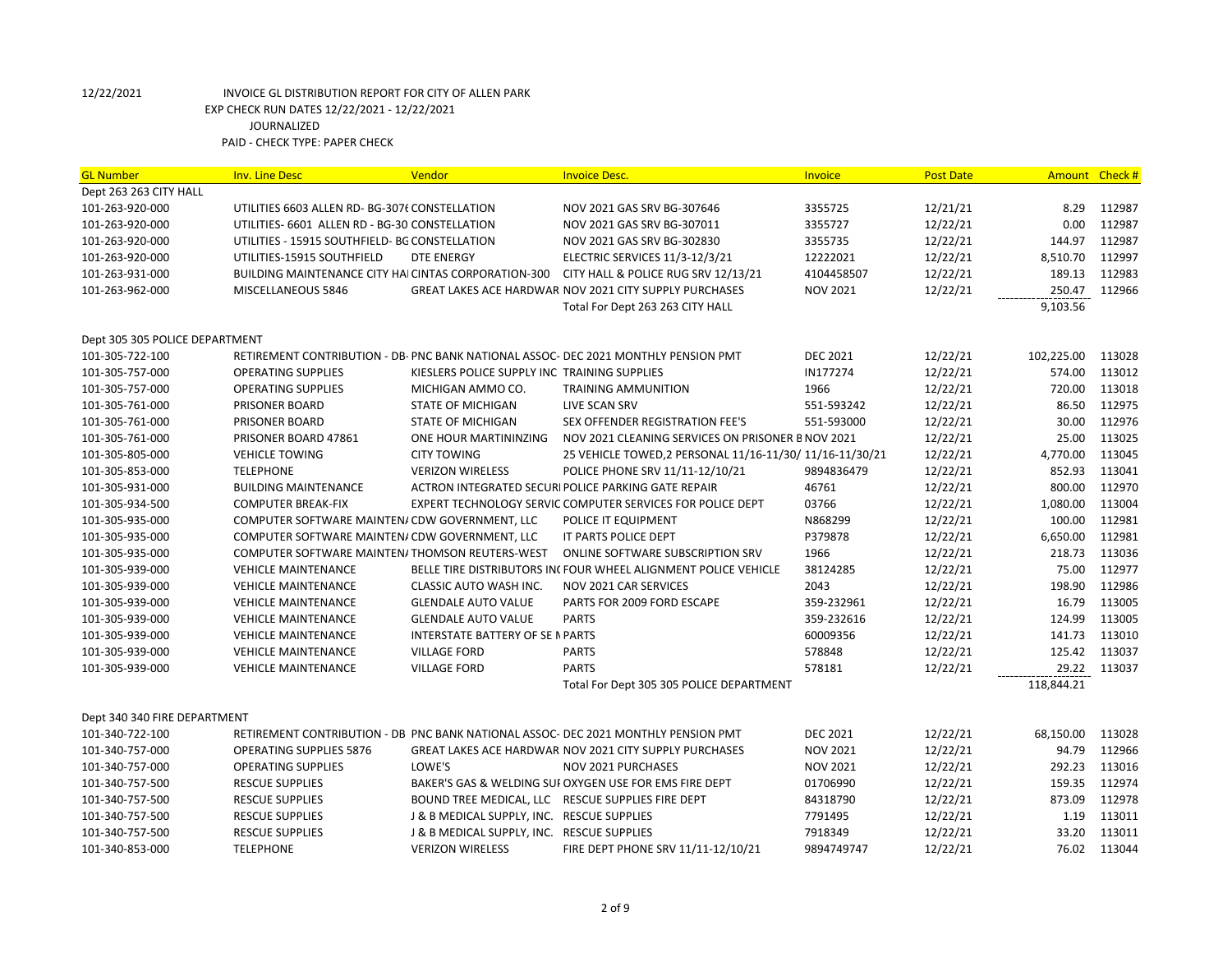| <b>GL Number</b>                          | <b>Inv. Line Desc</b>                          | Vendor                                  | <b>Invoice Desc.</b>                                                                | Invoice         | <b>Post Date</b> | Amount Check # |                  |
|-------------------------------------------|------------------------------------------------|-----------------------------------------|-------------------------------------------------------------------------------------|-----------------|------------------|----------------|------------------|
| 101-340-920-000                           | UTILITIES- 6730 ROOSEVELT- BG-2: CONSTELLATION |                                         | NOV 2021 GAS SRV BG-212667                                                          | 3355717         | 12/22/21         | 64.33          | 112987           |
| 101-340-920-000                           | UTILITIES- 6730 ROOSEVELT - BG-2 CONSTELLATION |                                         | NOV 2021 GAS SRV BG-218249                                                          | 3355718         | 12/22/21         | 1,063.10       | 112987           |
| 101-340-920-000                           | UTILITIES- 6730 ROOSEVELT                      | <b>DTE ENERGY</b>                       | ELECTRIC SERVICES 11/3-12/3/21                                                      | 12222021        | 12/22/21         | 1,554.58       | 112997           |
| 101-340-931-000                           | <b>BUILDING MAINTENANCE</b>                    | LOWE'S                                  | NOV 2021 PURCHASES                                                                  | <b>NOV 2021</b> | 12/22/21         | 53.19          | 113016           |
| 101-340-934-500                           | <b>COMPUTER BREAK-FIX</b>                      | HERKIMER RADIO SERVICE                  | COMPUTER SRV FIRE DEPT                                                              | 27840           | 12/22/21         | 643.50         | 113009           |
| 101-340-939-000                           | <b>VEHICLE MAINTENANCE</b>                     | <b>HALT FIRE</b>                        | <b>VEHICLE MNT</b>                                                                  | 445624          | 12/22/21         | 53.53          | 113007           |
| 101-340-939-000                           | <b>VEHICLE MAINTENANCE</b>                     | <b>VILLAGE FORD</b>                     | <b>PARTS</b>                                                                        | 580087          | 12/22/21         | 112.80         | 113037           |
| 101-340-939-000                           | <b>VEHICLE MAINTENANCE</b>                     | <b>VILLAGE FORD</b>                     | <b>PARTS</b>                                                                        | 579892          | 12/22/21         | 119.20         | 113037           |
| 101-340-939-000                           | <b>VEHICLE MAINTENANCE</b>                     | <b>VILLAGE FORD</b>                     | <b>PARTS</b>                                                                        | 579940          | 12/22/21         | 4.46           | 113037           |
| 101-340-958-000                           | <b>MEMBERSHIP &amp; DUES</b>                   | SPENCER, DERRICK JOSEPH                 | REIMBURSEMENT FOR PARAMEDIC LICENSE                                                 | REIMBURSEMENT   | 12/22/21         | 25.00          | 113032           |
| 101-340-958-000                           | <b>MEMBERSHIP &amp; DUES</b>                   | STETZ, MICHAEL                          | REIMBURSEMENT FOR PARAMEDIC LICENSE                                                 | REIMBURSEMENT   | 12/22/21         | 25.00          | 113033           |
| 101-340-958-000                           | <b>MEMBERSHIP &amp; DUES</b>                   | TAYLOR, ERIC                            | REIMBURSEMENT FOR PARAMEDIC RENEWAL REIMBURSEMENT                                   |                 | 12/22/21         | 25.00          | 113035           |
|                                           |                                                |                                         | Total For Dept 340 340 FIRE DEPARTMENT                                              |                 |                  | 73,423.56      |                  |
|                                           |                                                |                                         |                                                                                     |                 |                  |                |                  |
| Dept 445 445 DEPARTMENT OF PUBLIC SERVICE |                                                |                                         |                                                                                     |                 |                  |                |                  |
| 101-445-722-100                           |                                                |                                         | RETIREMENT CONTRIBUTION - DB- PNC BANK NATIONAL ASSOC- DEC 2021 MONTHLY PENSION PMT | <b>DEC 2021</b> | 12/22/21         | 12,667.00      | 113028           |
| 101-445-757-000                           | <b>OPERATING SUPPLIES 5824</b>                 |                                         | GREAT LAKES ACE HARDWAR NOV 2021 CITY SUPPLY PURCHASES                              | <b>NOV 2021</b> | 12/22/21         | 26.18          | 112966           |
| 101-445-757-000                           | <b>OPERATING SUPPLIES</b>                      | <b>BRONER GLOVE CO</b>                  | <b>PARTS</b>                                                                        | 315626          | 12/22/21         | 144.75         | 112979           |
| 101-445-757-000                           | <b>OPERATING SUPPLIES</b>                      | LOWE'S                                  | NOV 2021 PURCHASES                                                                  | <b>NOV 2021</b> | 12/22/21         | 20.30          | 113016           |
| 101-445-920-000                           | UTILITIES 24060 OUTER DR BG-310 CONSTELLATION  |                                         | NOV 2021 GAS SRV BG-310600                                                          | 3355716         | 12/22/21         | 168.52         | 112987           |
| 101-445-920-000                           | UTILITIES- 6450 ALLEN RD                       | <b>DTE ENERGY</b>                       | ELECTRIC SERVICES 11/3-12/3/21                                                      | 12222021        | 12/22/21         | 415.23         | 112997           |
| 101-445-920-000                           | UTILITIES GARAGE APT R                         | DTE ENERGY                              | GAS SERVICES 11/2-12/2/21                                                           | 12222021        | 12/22/21         | 729.76         | 113000           |
| 101-445-926-000                           | UTILITES 16430 ECORSE                          | <b>DTE ENERGY</b>                       | ELECTRIC SERVICES 11/3-12/3/21                                                      | 12222021        | 12/22/21         | 167.95         | 112997           |
| 101-445-926-000                           | STREET LIGHTING- 15501 PHILOMI DTE ENERGY      |                                         | STREETLIGHTS 11/3-12/3/21                                                           | 12222021        | 12/22/21         | 29,700.10      | 112999           |
| 101-445-931-000                           | <b>BUILDING MAINTENANCE 5827</b>               |                                         | GREAT LAKES ACE HARDWAR NOV 2021 CITY SUPPLY PURCHASES                              | <b>NOV 2021</b> | 12/22/21         | 239.96         | 112966           |
| 101-445-931-000                           | <b>BUILDING MAINTENANCE 911664 LOWE'S</b>      |                                         | <b>NOV 2021 PURCHASES</b>                                                           | <b>NOV 2021</b> | 12/22/21         | 26.25          | 113016           |
| 101-445-934-500                           | <b>COMPUTER BREAK-FIX DPS</b>                  |                                         | EXPERT TECHNOLOGY SERVIC IT SRV ON COMPUTER ISSUES MATT DOHRING 03740               |                 | 12/22/21         | 135.00         | 113004           |
| 101-445-939-000                           | <b>VEHICLE MAINTENANCE 5866</b>                |                                         | <b>GREAT LAKES ACE HARDWAR NOV 2021 CITY SUPPLY PURCHASES</b>                       | <b>NOV 2021</b> | 12/22/21         | 146.52         | 112966           |
| 101-445-939-000                           | <b>VEHICLE MAINTENANCE</b>                     | <b>INTERSTATE BATTERY OF SE N PARTS</b> |                                                                                     | 60009356        | 12/22/21         | 283.46         | 113010           |
| 101-445-939-000                           | <b>VEHICLE MAINTENANCE</b>                     | WILLIAM F. SELL & SON                   | <b>SUPPLIES</b>                                                                     | 440822          | 12/22/21         | 62.36          | 113031           |
| 101-445-939-000                           | <b>VEHICLE MAINTENANCE</b>                     | POMP'S TIRE SERVICE INC                 | <b>PARTS</b>                                                                        | 1470028929      | 12/22/21         | 517.92         | 113038           |
|                                           |                                                |                                         | Total For Dept 445 445 DEPARTMENT OF PUBLIC SERVICE                                 |                 |                  | 45,451.26      |                  |
|                                           |                                                |                                         |                                                                                     |                 |                  |                |                  |
| Dept 707 707 PARKS & REC                  |                                                |                                         |                                                                                     |                 |                  |                |                  |
| 101-707-751-000                           | GASOLINE 5813                                  |                                         | GREAT LAKES ACE HARDWAR NOV 2021 CITY SUPPLY PURCHASES                              | <b>NOV 2021</b> | 12/22/21         | 21.76          | 112966           |
| 101-707-783-000                           | PARK SUPPLIES 5855                             |                                         | <b>GREAT LAKES ACE HARDWAR NOV 2021 CITY SUPPLY PURCHASES</b>                       | <b>NOV 2021</b> | 12/22/21         | 34.48          | 112966<br>112966 |
| 101-707-784-000                           | PARK SERVICES 5814                             |                                         | GREAT LAKES ACE HARDWAR NOV 2021 CITY SUPPLY PURCHASES                              | <b>NOV 2021</b> | 12/22/21         | 54.06          |                  |
| 101-707-920-000                           | UTILITIES- 4320 LAURENCE- BG-21 CONSTELLATION  |                                         | NOV 2021 GAS SRV BG-218159                                                          | 3355712         | 12/22/21         | 0.00           | 112987           |
| 101-707-920-000                           | UTILITIES-6615 ROOSEVELT- BG-21 CONSTELLATION  |                                         | NOV 2021 GAS SRV BG-218248                                                          | 3355721         | 12/22/21         | 56.61          | 112987           |
| 101-707-920-000                           | UTILITIES-7420 QUANDT                          | <b>DTE ENERGY</b>                       | ELECTRIC SERVICES 11/3-12/3/21                                                      | 12222021        | 12/22/21         | 169.39         | 112997           |
| 101-707-931-000                           | <b>BUILDING MAINTENANCE 5828</b>               |                                         | GREAT LAKES ACE HARDWAR NOV 2021 CITY SUPPLY PURCHASES                              | <b>NOV 2021</b> | 12/22/21         | 92.59          | 112966           |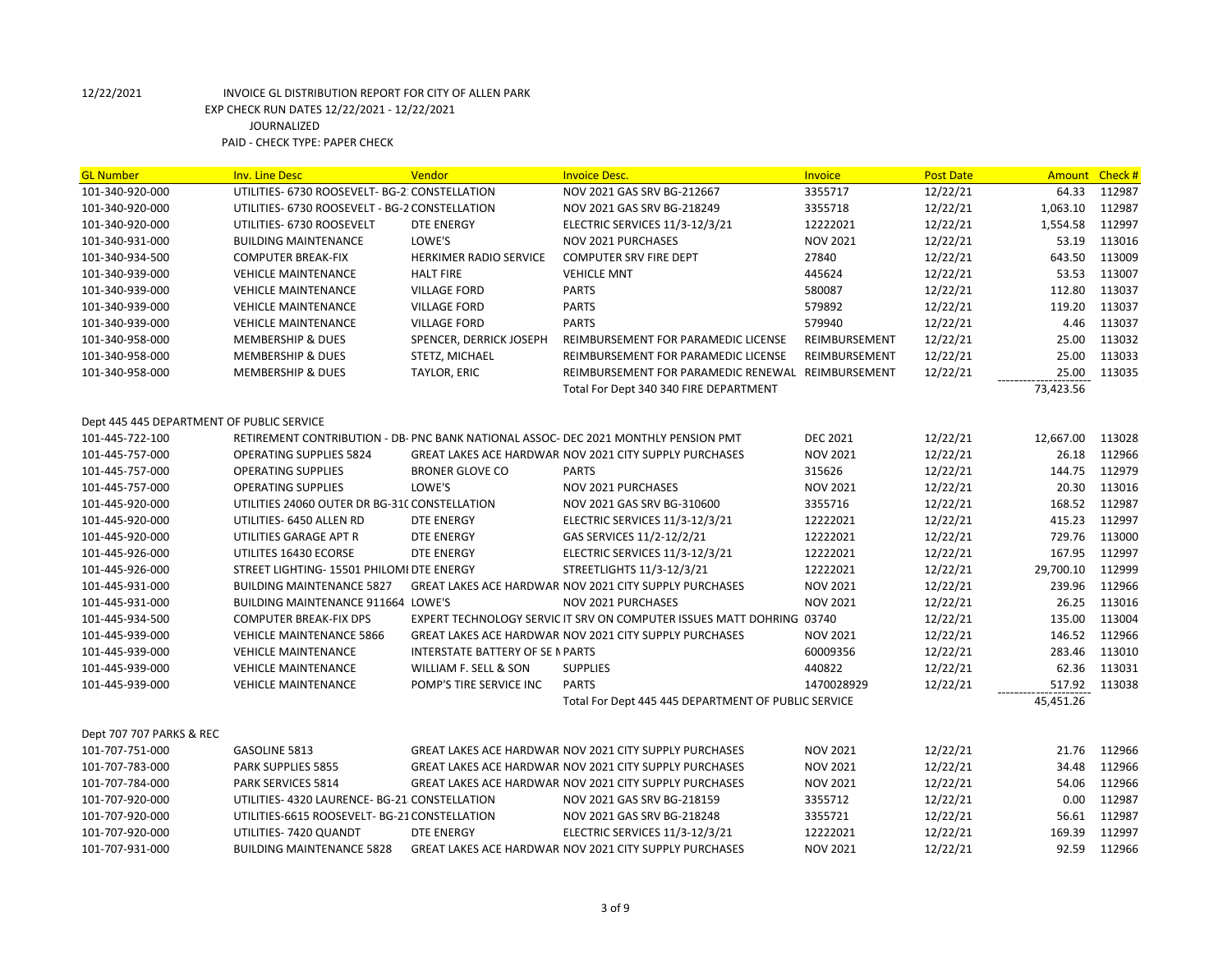| <b>GL Number</b>                       | <b>Inv. Line Desc</b>                         | Vendor                               | <b>Invoice Desc.</b>                                                               | Invoice                 | <b>Post Date</b> | Amount Check #  |        |
|----------------------------------------|-----------------------------------------------|--------------------------------------|------------------------------------------------------------------------------------|-------------------------|------------------|-----------------|--------|
| 101-707-934-000                        | EQUIPMENT MAINTENANCE 5897                    |                                      | GREAT LAKES ACE HARDWAR NOV 2021 CITY SUPPLY PURCHASES                             | <b>NOV 2021</b>         | 12/22/21         | 43.20           | 112966 |
| 101-707-934-000                        | <b>EQUIPMENT MAINTENANCE</b>                  | LOWE'S                               | NOV 2021 PURCHASES                                                                 | <b>NOV 2021</b>         | 12/22/21         | 231.81          | 113016 |
| 101-707-935-000                        | <b>COMPUTER MNT PARKS &amp; REC</b>           |                                      | EXPERT TECHNOLOGY SERVIC IT SRV ON CAROL'S COMPUTER                                | 03742                   | 12/22/21         | 180.00          | 113004 |
| 101-707-939-000                        | <b>VEHICLE MAINTENANCE 5896</b>               |                                      | GREAT LAKES ACE HARDWAR NOV 2021 CITY SUPPLY PURCHASES                             | <b>NOV 2021</b>         | 12/22/21         | 29.03           | 112966 |
| 101-707-939-000                        | <b>VEHICLE MAINTENANCE</b>                    | CLASSIC AUTO WASH INC.               | NOV 2021 CAR SERVICES                                                              | 2043                    | 12/22/21         | 11.70           | 112986 |
| 101-707-939-000                        | <b>VEHICLE MAINTENANCE</b>                    | <b>GLENDALE AUTO VALUE</b>           | <b>PARTS</b>                                                                       | 359-232958              | 12/22/21         | 315.49          | 113005 |
| 101-707-939-000                        | <b>VEHICLE MAINTENANCE</b>                    | <b>GLENDALE AUTO VALUE</b>           | <b>PARTS</b>                                                                       | 359-232884              | 12/22/21         | 71.88           | 113005 |
| 101-707-939-000                        | <b>VEHICLE MAINTENANCE</b>                    | WILLIAM F. SELL & SON                | <b>PARTS</b>                                                                       | 440772                  | 12/22/21         | 213.66          | 113031 |
| 101-707-939-000                        | <b>VEHICLE MAINTENANCE</b>                    | WILLIAM F. SELL & SON                | <b>SUPPLIES</b>                                                                    | 441156                  | 12/22/21         | 42.00           | 113031 |
|                                        |                                               |                                      | Total For Dept 707 707 PARKS & REC                                                 |                         |                  | 1,567.66        |        |
| Dept 751 751 COMMUNITY CENTER          |                                               |                                      |                                                                                    |                         |                  |                 |        |
| 101-751-757-000                        | <b>OPERATING SUPPLIES 5819</b>                |                                      | <b>GREAT LAKES ACE HARDWAR NOV 2021 CITY SUPPLY PURCHASES</b>                      | <b>NOV 2021</b>         | 12/22/21         | 27.53           | 112966 |
| 101-751-757-000                        | <b>OPERATING SUPPLIES</b>                     | <b>GORDON FOOD SERV.</b>             | <b>SUPPLIES FOR P&amp;R</b>                                                        | 846160616               | 12/22/21         | 152.78          | 113006 |
| 101-751-920-000                        | UTILITIES-15800 WHITE STREET- B CONSTELLATION |                                      | NOV 2021 GAS SRV BG-212668                                                         | 3355724                 | 12/22/21         | 3,646.12        | 112987 |
| 101-751-931-000                        | <b>BUILDING MAINTENANCE 5822</b>              |                                      | GREAT LAKES ACE HARDWAR NOV 2021 CITY SUPPLY PURCHASES                             | <b>NOV 2021</b>         | 12/22/21         | 654.47          | 112966 |
| 101-751-931-000                        | <b>BUILDING MAINTENANCE</b>                   | <b>CORRIGAN OIL CO</b>               | <b>SUPPLIES</b>                                                                    | 0552136-IN              | 12/22/21         | 38.00           | 112991 |
| 101-751-931-000                        | <b>BUILDING MAINTENANCE</b>                   | <b>CORRIGAN OIL CO</b>               | <b>SUPPLIES</b>                                                                    | 0553322-IN              | 12/22/21         | 114.00          | 112991 |
| 101-751-931-000                        | <b>BUILDING MAINTENANCE</b>                   | LOWE'S                               | <b>NOV 2021 PURCHASES</b>                                                          | <b>NOV 2021</b>         | 12/22/21         | 189.91          | 113016 |
| 101-751-931-000                        | <b>BUILDING MAINTENANCE</b>                   | NETWORK SERVICES COMPAI SUPPLIES P*R |                                                                                    | 6737652-00              | 12/22/21         | 611.52          | 113024 |
| 101-751-931-000                        | <b>BUILDING MAINTENANCE</b>                   | <b>ORKIN</b>                         | COMM CTR MONTHLY SERVICES                                                          | 221331031               | 12/22/21         | 83.00           | 113027 |
| 101-751-934-000                        |                                               |                                      | EQUIPMENT MAINTENANCE 5823 GREAT LAKES ACE HARDWAR NOV 2021 CITY SUPPLY PURCHASES  | <b>NOV 2021</b>         | 12/22/21         | 18.22           | 112966 |
| 101-751-934-000                        | EQUIPMENT MAINTENANCE                         | <b>B&amp;D VACUUM INC</b>            | <b>VACUUM REPAIR</b>                                                               | 4748                    | 12/22/21         | 190.48          | 112972 |
| 101-751-934-000                        | <b>EQUIPMENT MAINTENANCE</b>                  | <b>B&amp;D VACUUM INC</b>            | KENMORE VACUUM REPAIR                                                              | 4754                    | 12/22/21         | 208.46          | 112972 |
| 101-751-934-000                        | EQUIPMENT MAINTENANCE                         | <b>HAYES PRECISION INC</b>           | <b>SRV TO SHARPEN ZAMBONI</b>                                                      | 13214                   | 12/22/21         | 51.00           | 113008 |
|                                        |                                               |                                      | Total For Dept 751 751 COMMUNITY CENTER                                            |                         |                  | 5,985.49        |        |
| Dept 864 864 RETIREE/ACTIVE HEALTHCARE |                                               |                                      |                                                                                    |                         |                  |                 |        |
| 101-864-722-100                        |                                               |                                      | RETIREMENT CONTRIBUTION - GF PNC BANK NATIONAL ASSOC- DEC 2021 MONTHLY PENSION PMT | <b>DEC 2021</b>         | 12/22/21         | 6,896.00        | 113028 |
| 101-864-965-000                        | <b>GASB 45 FUNDING</b>                        |                                      | PNC FINANCIAL SERVICES GRI ALLEN PARK 2021 HEALTHCARE TRUST PMT                    | <b>ACCT ENDING 4823</b> | 12/22/21         | 500,000.00      | 113029 |
|                                        |                                               |                                      | Total For Dept 864 864 RETIREE/ACTIVE HEALTHCARE                                   |                         |                  | 506,896.00      |        |
|                                        |                                               |                                      | Total For Fund 101 GENERAL FUND                                                    |                         |                  | 991,006.96      |        |
| Fund 202 MAJOR STREET FUND             |                                               |                                      |                                                                                    |                         |                  |                 |        |
| Dept 478 WINTER MAINTENANCE            |                                               |                                      |                                                                                    |                         |                  |                 |        |
| 202-478-757-000                        | <b>OPERATING SUPPLIES</b>                     | DETROIT SALT COMPANY                 | <b>SUPPLIES SERVICES</b>                                                           | S122-09760              | 12/22/21         | 5,981.28 112994 |        |
|                                        |                                               |                                      | Total For Dept 478 WINTER MAINTENANCE                                              |                         |                  | 5,981.28        |        |
|                                        |                                               |                                      | Total For Fund 202 MAJOR STREET FUND                                               |                         |                  | 5,981.28        |        |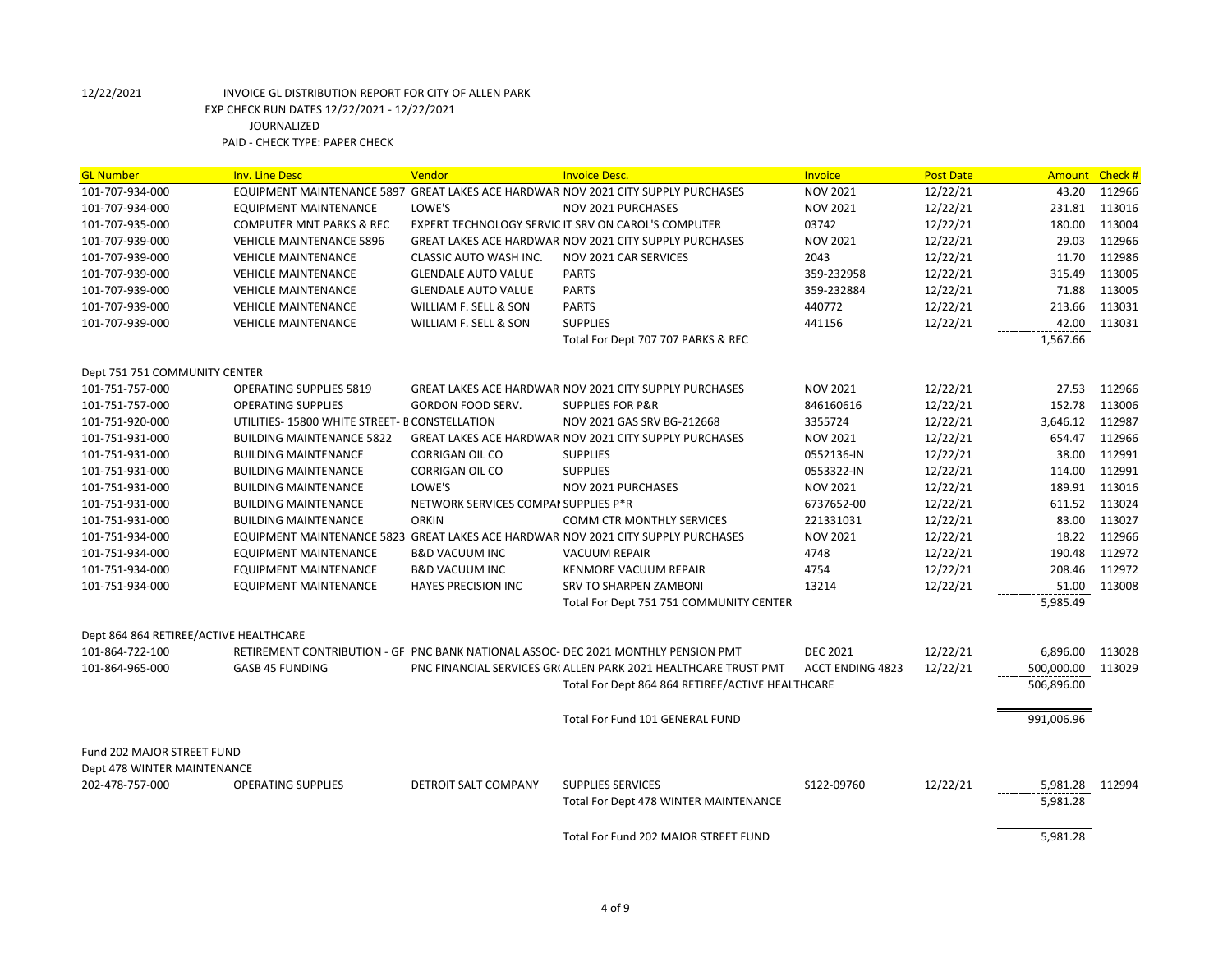| <b>GL Number</b>                              | <b>Inv. Line Desc</b>     | Vendor                     | <b>Invoice Desc.</b>                                                                                    | Invoice     | <b>Post Date</b> | Amount Check #         |        |
|-----------------------------------------------|---------------------------|----------------------------|---------------------------------------------------------------------------------------------------------|-------------|------------------|------------------------|--------|
| Fund 203 LOCAL STREET FUND                    |                           |                            |                                                                                                         |             |                  |                        |        |
| Dept 475 475 TRAFFIC SERVICES                 |                           |                            |                                                                                                         |             |                  |                        |        |
| 203-475-757-000                               | <b>OPERATING SUPPLIES</b> | LOCKE, JASON               | REIMBURSEMENT FOR IMSA MEMBERSHIP REN REIMBURSEMENT<br>Total For Dept 475 475 TRAFFIC SERVICES          |             | 12/22/21         | 100.00<br>100.00       | 113015 |
| Dept 478 WINTER MAINTENANCE                   |                           |                            |                                                                                                         |             |                  |                        |        |
| 203-478-757-000                               | <b>OPERATING SUPPLIES</b> | DETROIT SALT COMPANY       | <b>SUPPLIES SERVICES</b><br>Total For Dept 478 WINTER MAINTENANCE                                       | S122-09760  | 12/22/21         | 5,981.28<br>5,981.28   | 112994 |
| Dept 479 PRESERVATION - STREETS               |                           |                            |                                                                                                         |             |                  |                        |        |
| 203-479-801-205                               | SECTIONING - PRESERVATION | SAVONE CEMENT, INC.        | MISC SIGN TYPE B TEMPORARY                                                                              | 10317-765   | 12/22/21         | 4,600.00               | 113040 |
| 203-479-801-205                               | SECTIONING - PRESERVATION | SAVONE CEMENT, INC.        | PARK ST CONCRETE REPLACEMENT<br>Total For Dept 479 PRESERVATION - STREETS                               | 10317-763   | 12/22/21         | 57,078.68<br>61,678.68 | 113040 |
|                                               |                           |                            | Total For Fund 203 LOCAL STREET FUND                                                                    |             |                  | 67,759.96              |        |
| Fund 226 RUBBISH FUND<br>Dept 450 450 RUBBISH |                           |                            |                                                                                                         |             |                  |                        |        |
| 226-450-819-000                               | <b>WASTE DISPOSAL</b>     | TAYLOR, CITY OF            | NOV 2021 COMPOST SERVICES                                                                               | 0014915     | 12/22/21         | 1,933.29               | 113034 |
| 226-450-819-000                               | <b>WASTE DISPOSAL</b>     | SAVONE CEMENT, INC.        | LEAF HAULING 11/18,11/19,12/6/21                                                                        | 10317-764   | 12/22/21         | 6,240.00               | 113040 |
|                                               |                           |                            | Total For Dept 450 450 RUBBISH                                                                          |             |                  | 8,173.29               |        |
|                                               |                           |                            | Total For Fund 226 RUBBISH FUND                                                                         |             |                  | 8,173.29               |        |
| Fund 249 BUILDING FUND<br>Dept 000            |                           |                            |                                                                                                         |             |                  |                        |        |
| 249-000-246-500                               | <b>ENGINEERING ESCROW</b> | <b>BUCCILLI GROUP, LLC</b> | ENG INSPECTION PERMIT PENG210015                                                                        | 4896        | 12/22/21         | 216.00                 | 112980 |
|                                               |                           |                            | Total For Dept 000                                                                                      |             |                  | 216.00                 |        |
| Dept 371 371 BUILDING DEPARTMENT              |                           |                            |                                                                                                         |             |                  |                        |        |
| 249-371-853-000                               | <b>TELEPHONE</b>          | <b>VERIZON WIRELESS</b>    | BLDG PHONE SRV 11/11-12/10/21                                                                           | 98947965473 | 12/22/21         | 168.16                 | 113043 |
| 249-371-935-000                               |                           |                            | COMPUTER SOFTWARE MAINTEN/ENVIRONMENTAL SYS RESEAI ARCGIS DESKTOP BASIC USE, MNT, 3YR LICENSE: 94129333 |             | 12/22/21         | 1,300.00               | 113003 |
| 249-371-935-000                               |                           |                            | COMPUTER SOFTWARE MAINTEN/ MUNICIPAL SERVICE COMPAI NOV 2021 BLDG DEPT MONTHLY SRV                      | 10094       | 12/22/21         | 2,300.00               | 113021 |
|                                               |                           |                            | Total For Dept 371 371 BUILDING DEPARTMENT                                                              |             |                  | 3,768.16               |        |
|                                               |                           |                            | Total For Fund 249 BUILDING FUND                                                                        |             |                  | 3,984.16               |        |
| Fund 250 DDA OPERATING<br>Dept 000            |                           |                            |                                                                                                         |             |                  |                        |        |
| 250-000-722-000                               |                           |                            | RETIREMENT CONTRIBUTION - DC NATIONAL FINANCIAL SERVIC DEC 2021 MONTHLY RETIREMENT CONTRIBUTI DEC 2021  |             | 12/22/21         | 540.49                 | 113023 |
|                                               |                           |                            | Total For Dept 000                                                                                      |             |                  | 540.49                 |        |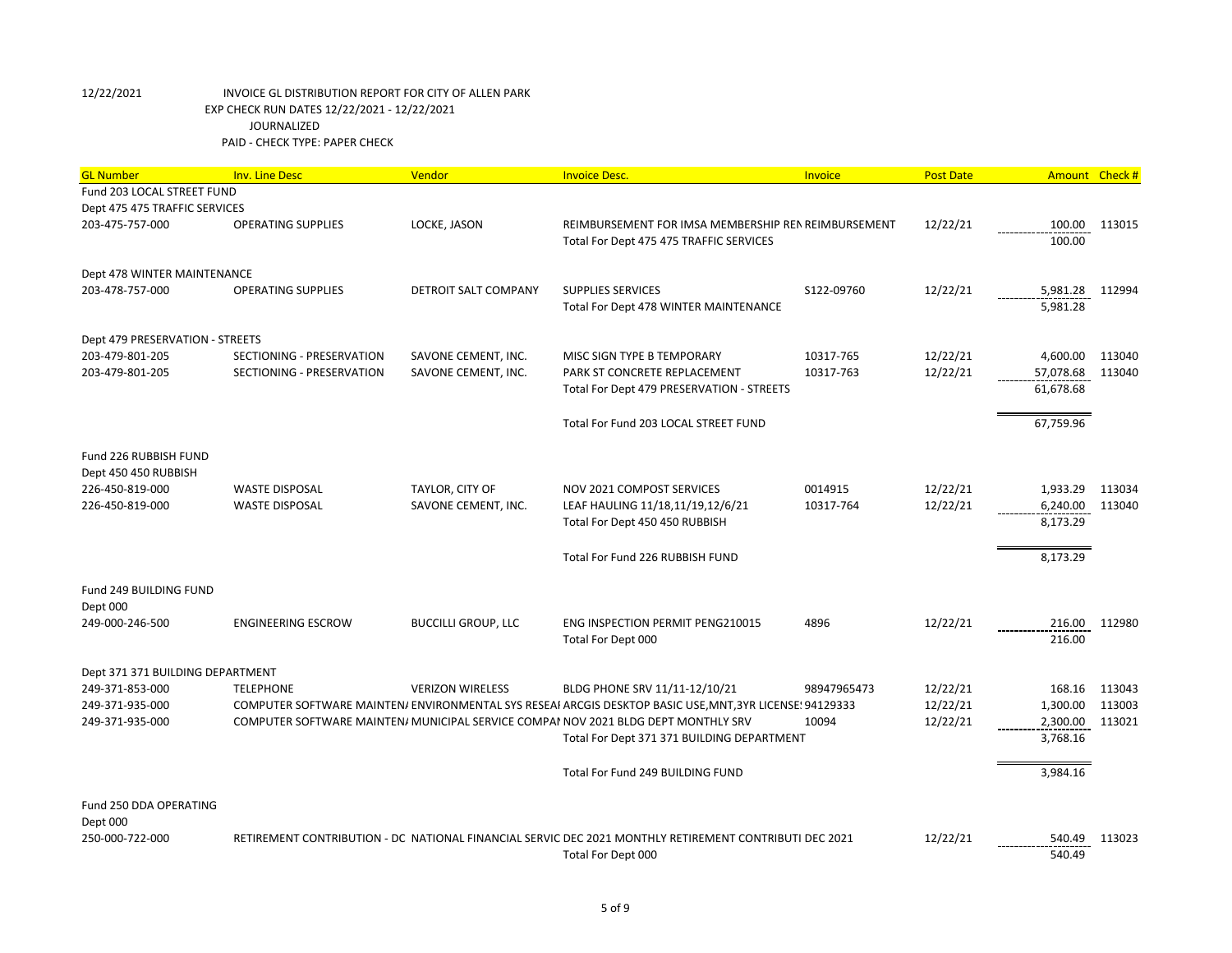| <b>GL Number</b>                 | <b>Inv. Line Desc</b>                          | Vendor                     | <b>Invoice Desc.</b>                                                               | Invoice         | <b>Post Date</b> | <b>Amount</b>        | Check# |
|----------------------------------|------------------------------------------------|----------------------------|------------------------------------------------------------------------------------|-----------------|------------------|----------------------|--------|
|                                  |                                                |                            | Total For Fund 250 DDA OPERATING                                                   |                 |                  | 540.49               |        |
| Fund 266 DRUG FORFEITURE - STATE |                                                |                            |                                                                                    |                 |                  |                      |        |
| Dept 000                         |                                                |                            |                                                                                    |                 |                  |                      |        |
| 266-000-657-000                  |                                                |                            | FORFEITED MONIES-STATE&LOCAL ALPHA PSYCHOLOGICAL SERV EVALUATION EXAM FOR NEW HIRE | 12/3/21 EXAM    | 12/22/21         | 725.00               | 112971 |
|                                  |                                                |                            | Total For Dept 000                                                                 |                 |                  | 725.00               |        |
|                                  |                                                |                            | Total For Fund 266 DRUG FORFEITURE - STATE                                         |                 |                  | 725.00               |        |
| Fund 271 LIBRARY                 |                                                |                            |                                                                                    |                 |                  |                      |        |
| Dept 000                         |                                                |                            |                                                                                    |                 |                  |                      |        |
| 271-000-757-000                  | <b>OPERATING SUPPLIES</b>                      | <b>CABRINI HIGH SCHOOL</b> | 2021-2022 HIGH SCHOOL YEARBOOK ADS                                                 | 2021-2022       | 12/22/21         | 75.00                | 113039 |
| 271-000-828-000                  | <b>MATERIALS</b>                               | <b>BAKER &amp; TAYLOR</b>  | <b>MATERIALS FOR LIBRARY</b>                                                       | 2036373704      | 12/22/21         | 46.77                | 112973 |
| 271-000-828-000                  | <b>MATERIALS</b>                               | <b>BAKER &amp; TAYLOR</b>  | <b>MATERIALS FOR LIBRARY</b>                                                       | 2036376047      | 12/22/21         | 9.58                 | 112973 |
| 271-000-920-000                  | UTILITIES-8100 ALLEN RD- BG-218. CONSTELLATION |                            | NOV 2021 GAS SRV BG-218250                                                         | 3355711         | 12/22/21         | 66.92                | 112987 |
| 271-000-920-000                  | UTILITIES 8100 ALLEN RD                        | <b>DTE ENERGY</b>          | ELECTRIC SERVICES 11/3-12/3/21<br>Total For Dept 000                               | 12222021        | 12/22/21         | 1,338.18<br>1,536.45 | 112997 |
|                                  |                                                |                            |                                                                                    |                 |                  |                      |        |
|                                  |                                                |                            | <b>Total For Fund 271 LIBRARY</b>                                                  |                 |                  | 1,536.45             |        |
| Fund 592 WATER & SEWER           |                                                |                            |                                                                                    |                 |                  |                      |        |
| Dept 000                         |                                                |                            |                                                                                    |                 |                  |                      |        |
| 592-000-275-000                  | 10-WATER                                       |                            | DIPAOLO, BENNY & CLOTILDE UB refund for account: 022-RO040-60                      | <b>REFUND</b>   | 12/22/21         | 28.98                | 113020 |
|                                  |                                                |                            | Total For Dept 000                                                                 |                 |                  | 28.98                |        |
| Dept 600 WATER                   |                                                |                            |                                                                                    |                 |                  |                      |        |
| 592-600-745-400                  | <b>METER MAINTENANCE</b>                       | LOWE'S                     | NOV 2021 PURCHASES                                                                 | <b>NOV 2021</b> | 12/22/21         | 105.92               | 113016 |
| 592-600-748-000                  | <b>HYDRANT MAINTENANCE</b>                     | <b>CORE &amp; MAIN LP</b>  | <b>PARTS</b>                                                                       | P719046         | 12/22/21         | 871.20               | 112990 |
| 592-600-748-000                  | <b>HYDRANT MAINTENANCE</b>                     | <b>CORE &amp; MAIN LP</b>  | <b>PARTS</b>                                                                       | Q005498         | 12/22/21         | 698.36               | 112990 |
| 592-600-873-000                  | <b>MAIN MAINTENANCE</b>                        | <b>CORE &amp; MAIN LP</b>  | <b>PARTS</b>                                                                       | Q010072         | 12/22/21         | 517.00               | 112990 |
| 592-600-873-000                  | <b>MAIN MAINTENANCE</b>                        |                            | GREAT LAKES WATER AUTHO LEAD & COPPER WATER SAMPLE TESTING FEE                     | 6/1/21-9/30/21  | 12/22/21         | 3,360.00             | 112995 |
| 592-600-873-000                  | <b>MAIN MAINTENANCE</b>                        | LOWE'S                     | NOV 2021 PURCHASES                                                                 | <b>NOV 2021</b> | 12/22/21         | 403.53               | 113016 |
| 592-600-939-000                  | <b>VEHICLE MAINTENANCE</b>                     | POMP'S TIRE SERVICE INC    | <b>PARTS</b>                                                                       | 1470028901      | 12/22/21         | 276.00               | 113038 |
|                                  |                                                |                            | Total For Dept 600 WATER                                                           |                 |                  | 6,232.01             |        |
| Dept 601 601 SEWER               |                                                |                            |                                                                                    |                 |                  |                      |        |
| 592-601-745-200                  | PAVEMENT REPAIRS                               | SAVONE CEMENT, INC.        | WATER UTITILY CONCRETE PAVEMENT                                                    | 10317-766       | 12/22/21         | 13,452.00            | 113040 |
| 592-601-822-000                  | COMPUTER MNT/IT EQUIPMENT                      | CDW GOVERNMENT, LLC        | IT PARTS WATER                                                                     | P486195         | 12/22/21         | 29.92                | 112981 |
| 592-601-920-000                  | <b>UTILITIES</b>                               | <b>CITY OF MELVINDALE</b>  | NOV 2021 WATER USAGE 24060 OUTER DR 11/NOV 2021                                    |                 | 12/22/21         | 84.75                | 112984 |
| 592-601-920-000                  | UTILITIES 24000 OUTER DR BG-31( CONSTELLATION  |                            | NOV 2021 GAS SRV BG-310599                                                         | 3355728         | 12/22/21         | 235.66               | 112987 |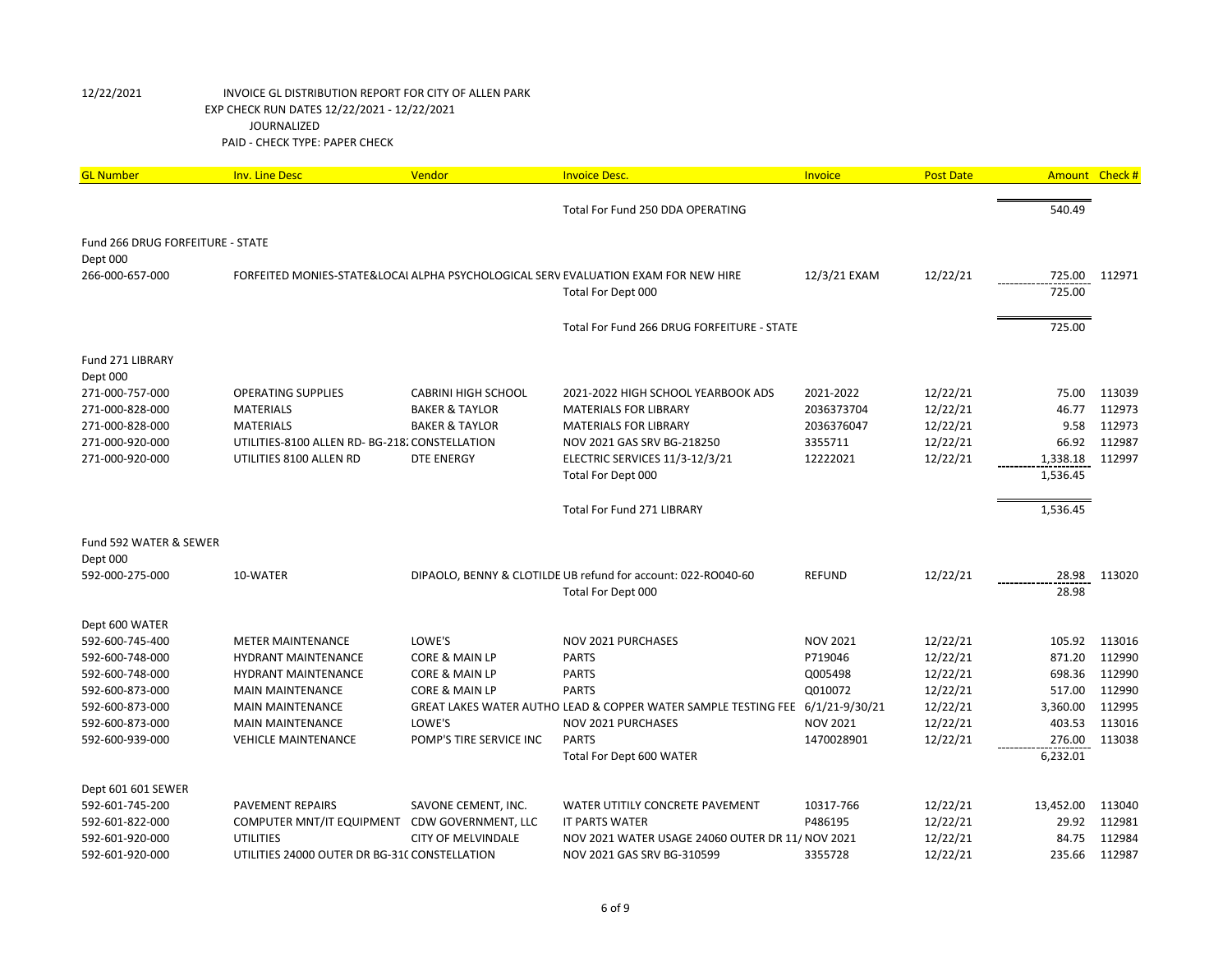| <b>GL Number</b>                      | <b>Inv. Line Desc</b>                        | Vendor                   | <b>Invoice Desc.</b>                                                               | <b>Invoice</b>  | <b>Post Date</b> | Amount Check #   |        |
|---------------------------------------|----------------------------------------------|--------------------------|------------------------------------------------------------------------------------|-----------------|------------------|------------------|--------|
| 592-601-920-000                       | UTILITIES 24060 OUTER DR                     | <b>DTE ENERGY</b>        | ELECTRIC SERVICES 11/3-12/3/21                                                     | 12222021        | 12/22/21         | 5,340.23         | 112997 |
| 592-601-927-060                       | SEWAGE DISPOSAL- WAYNE COUN DUWA             |                          | DEC 2021 EXCESS FLOW                                                               | 0000301774      | 12/22/21         | 74,549.00        | 113001 |
|                                       |                                              |                          | Total For Dept 601 601 SEWER                                                       |                 |                  | 93,691.56        |        |
| Dept 603 603 BASIN                    |                                              |                          |                                                                                    |                 |                  |                  |        |
| 592-603-853-000                       | <b>TELEPHONE</b>                             | <b>VERIZON WIRELESS</b>  | PUMP STN SRV 11/11-12/10/21                                                        | 9894706536      | 12/22/21         | 250.41           | 113042 |
| 592-603-920-000                       | UTILITIES-14500 MORAN BG-2182! CONSTELLATION |                          | NOV 2021 GAS SRV BG-218252                                                         | 3355714         | 12/22/21         | 559.89           | 112987 |
| 592-603-920-000                       | UTILITIES-14500 MORAN APT#2-B(CONSTELLATION  |                          | NOV 2021 GAS SRV BG-218251                                                         | 3355715         | 12/22/21         | 0.00             | 112987 |
| 592-603-920-000                       | UTILITIES 1840 DIX RD                        | <b>DTE ENERGY</b>        | ELECTRIC SERVICES 11/3-12/3/21                                                     | 12222021        | 12/22/21         | 5,965.19         | 112997 |
| 592-603-931-000                       | <b>BUILDING MAINTENANCE</b>                  | LOWE'S                   | NOV 2021 PURCHASES                                                                 | <b>NOV 2021</b> | 12/22/21         | 86.38            | 113016 |
| 592-603-934-000                       |                                              |                          | EQUIPMENT MAINTENANCE 5854 GREAT LAKES ACE HARDWAR NOV 2021 CITY SUPPLY PURCHASES  | <b>NOV 2021</b> | 12/22/21         | 35.74            | 112966 |
| 592-603-934-000                       | <b>EQUIPMENT MAINTENANCE</b>                 | LOWE'S                   | <b>NOV 2021 PURCHASES</b>                                                          | <b>NOV 2021</b> | 12/22/21         | 16.45            | 113016 |
|                                       |                                              |                          | Total For Dept 603 603 BASIN                                                       |                 |                  | 6,914.06         |        |
| Dept 604 ADMINISTRATION/DEBT          |                                              |                          |                                                                                    |                 |                  |                  |        |
| 592-604-722-100                       |                                              |                          | RETIREMENT CONTRIBUTION - DB PNC BANK NATIONAL ASSOC- DEC 2021 MONTHLY PENSION PMT | <b>DEC 2021</b> | 12/22/21         | 12,161.00 113028 |        |
|                                       |                                              |                          | Total For Dept 604 ADMINISTRATION/DEBT                                             |                 |                  | 12,161.00        |        |
|                                       |                                              |                          | Total For Fund 592 WATER & SEWER                                                   |                 |                  | 119,027.61       |        |
| Fund 701 TRUST AND AGENCY<br>Dept 000 |                                              |                          |                                                                                    |                 |                  |                  |        |
| 701-000-245-000                       | PARKS & RECREATION ESCROW                    | LITTLE CAESARS LCI       | PIZZA'S FOR SKATE WITH SANTA ON 12/15/21 4007                                      |                 | 12/22/21         | 194.25           | 113014 |
|                                       |                                              |                          | Total For Dept 000                                                                 |                 |                  | 194.25           |        |
|                                       |                                              |                          | Total For Fund 701 TRUST AND AGENCY                                                |                 |                  | 194.25           |        |
| Fund 703 SCHOOL AND COUNTY TAX FUND   |                                              |                          |                                                                                    |                 |                  |                  |        |
| Dept 000<br>703-000-275-000           | REFUNDABLE TAXES                             |                          | GOODWIN LADEMAN INSURA 2021 Win Tax Refund 30 999 00 2019 093                      | 30999002019093  | 12/22/21         | 6.08             | 2048   |
| 703-000-275-000                       | <b>REFUNDABLE TAXES</b>                      |                          | GOODWIN LADEMAN INSURA 2021 Sum Tax Refund 30 999 00 2019 093                      | 30999002019093  | 12/22/21         | 27.04            | 2049   |
| 703-000-275-000                       | <b>REFUNDABLE TAXES</b>                      |                          | ESTATE OF MELANIE SIEBERT 2021 Win Tax Refund 30 028 07 0045 000                   | 30028070045000  | 12/22/21         | 360.00           | 2050   |
| 703-000-275-000                       | <b>REFUNDABLE TAXES</b>                      | MCCREA, JOEL             | 2021 Sum Tax Refund 30 015 01 0141 002                                             | 30015010141002  | 12/22/21         | 1,136.80         | 2052   |
| 703-000-275-000                       | <b>REFUNDABLE TAXES</b>                      | <b>CORELOGIC</b>         | 2021 Sum Tax Refund 30 014 03 0160 000                                             | 30014030160000  | 12/22/21         | 4,515.92         | 2053   |
| 703-000-275-000                       | <b>REFUNDABLE TAXES</b>                      | CORELOGIC                | 2021 Sum Tax Refund 30 014 01 0283 000                                             | 30014010283000  | 12/22/21         | 1,685.29         | 2054   |
| 703-000-275-000                       | <b>REFUNDABLE TAXES</b>                      | AASIM ZAHER MILLER EL    | 2021 Sum Tax Refund 30 014 01 0127 000                                             | 30014010127000  | 12/22/21         | 6,816.76         | 2055   |
| 703-000-275-000                       | <b>REFUNDABLE TAXES</b>                      | <b>CORELOGIC</b>         | 2021 Sum Tax Refund 30 014 02 0238 002                                             | 30014020238002  | 12/22/21         | 1,178.06         | 2056   |
| 703-000-275-000                       | <b>REFUNDABLE TAXES</b>                      | HERMAN, RALPH-BARBARA    | 2021 Win Tax Refund 30 027 04 0083 002                                             | 30027040083002  | 12/22/21         | 30.00            | 2057   |
| 703-000-275-000                       | <b>REFUNDABLE TAXES</b>                      | GIBSON, MICHELLE A       | 2021 Sum Tax Refund 30 027 04 0087 002                                             | 30027040087002  | 12/22/21         | 95.77            | 2058   |
| 703-000-275-000                       | REFUNDABLE TAXES                             | THE LETIZIO FAMILY TRUST | 2021 Sum Tax Refund 30 018 01 0673 000                                             | 30018010673000  | 12/22/21         | 839.06           | 2060   |
| 703-000-275-000                       | REFUNDABLE TAXES                             | ROBLES, IGNACIO A        | 2021 Sum Tax Refund 30 009 04 0250 000                                             | 30009040250000  | 12/22/21         | 583.59           | 2061   |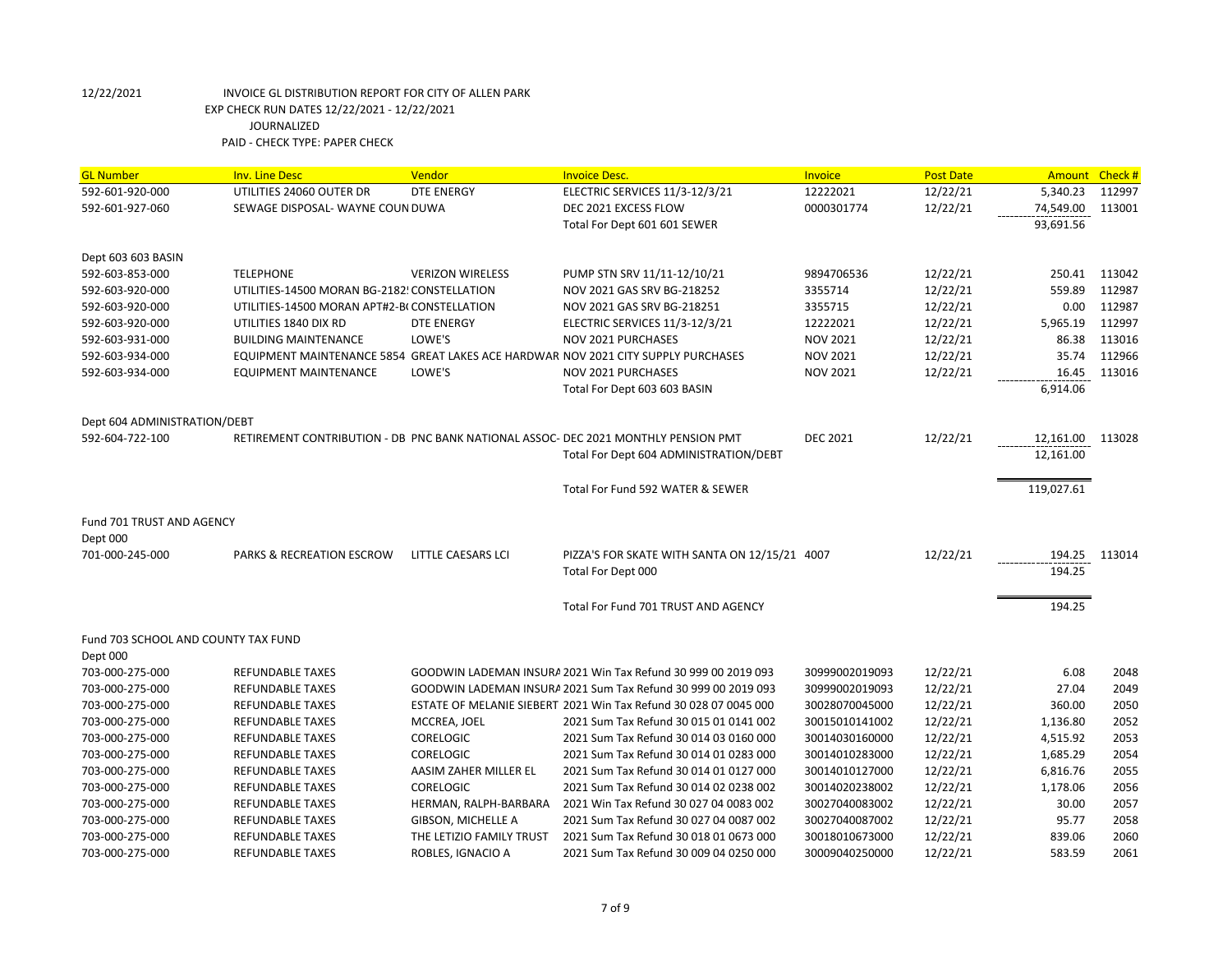| <b>GL Number</b> | <b>Inv. Line Desc</b>   | Vendor                 | <b>Invoice Desc.</b>                                              | Invoice        | <b>Post Date</b> | Amount    | Check # |
|------------------|-------------------------|------------------------|-------------------------------------------------------------------|----------------|------------------|-----------|---------|
| 703-000-275-000  | <b>REFUNDABLE TAXES</b> | <b>CORELOGIC</b>       | 2021 Sum Tax Refund 30 026 01 0395 002                            | 30026010395002 | 12/22/21         | 1.248.96  | 2062    |
| 703-000-275-000  | <b>REFUNDABLE TAXES</b> | <b>WELLS FARGO</b>     | 2021 Sum Tax Refund 30 009 06 0054 300                            | 30009060054300 | 12/22/21         | 618.27    | 2063    |
| 703-000-275-000  | <b>REFUNDABLE TAXES</b> | <b>CORELOGIC</b>       | 2021 Sum Tax Refund 30 007 02 0146 000                            | 30007020146000 | 12/22/21         | 1,068.75  | 2064    |
| 703-000-275-000  | <b>REFUNDABLE TAXES</b> | NEWSOME, REBECCA L     | 2021 Sum Tax Refund 30 024 02 0270 002                            | 30024020270002 | 12/22/21         | 1,301.69  | 2065    |
| 703-000-275-000  | <b>REFUNDABLE TAXES</b> | KEREZI, KAREN          | 2021 Sum Tax Refund 30 012 03 0107 000                            | 30012030107000 | 12/22/21         | 1,189.89  | 2066    |
| 703-000-275-000  | <b>REFUNDABLE TAXES</b> |                        | KONWINSKI, DANIEL/SHARON 2021 Sum Tax Refund 30 009 04 0361 002   | 30009040361002 | 12/22/21         | 565.24    | 2067    |
| 703-000-275-000  | <b>REFUNDABLE TAXES</b> |                        | CAUDILL, DONNIE H-MARGAF 2021 Win Tax Refund 30 012 03 0339 000   | 30012030339000 | 12/22/21         | 1,008.80  | 2068    |
| 703-000-275-000  | <b>REFUNDABLE TAXES</b> |                        | CAUDILL, DONNIE H-MARGAF 2021 Sum Tax Refund 30 012 03 0339 000   | 30012030339000 | 12/22/21         | 3,950.56  | 2069    |
| 703-000-275-000  | <b>REFUNDABLE TAXES</b> | <b>CORELOGIC</b>       | 2021 Sum Tax Refund 30 027 05 0010 002                            | 30027050010002 | 12/22/21         | 1,207.15  | 2070    |
| 703-000-275-000  | <b>REFUNDABLE TAXES</b> | PATTERSON, SHELLEY R   | 2021 Win Tax Refund 30 027 07 0075 002                            | 30027070075002 | 12/22/21         | 9.00      | 2071    |
| 703-000-275-000  | REFUNDABLE TAXES        | <b>CORELOGIC</b>       | 2021 Sum Tax Refund 30 010 01 0431 000                            | 30010010431000 | 12/22/21         | 621.90    | 2072    |
| 703-000-275-000  | <b>REFUNDABLE TAXES</b> | <b>CORELOGIC</b>       | 2021 Sum Tax Refund 30 008 01 0099 002                            | 3000801009002  | 12/22/21         | 766.85    | 2073    |
| 703-000-275-000  | <b>REFUNDABLE TAXES</b> | LERETA                 | 2021 Sum Tax Refund 30 010 01 0047 000                            | 30010010047000 | 12/22/21         | 835.46    | 2074    |
| 703-000-275-000  | <b>REFUNDABLE TAXES</b> | <b>CORELOGIC</b>       | 2021 Sum Tax Refund 30 026 01 0088 000                            | 30026010088000 | 12/22/21         | 1,329.12  | 2075    |
| 703-000-275-000  | <b>REFUNDABLE TAXES</b> | <b>CORELOGIC</b>       | 2021 Sum Tax Refund 30 019 06 0127 000                            | 30019060127000 | 12/22/21         | 1,290.78  | 2076    |
| 703-000-275-000  | <b>REFUNDABLE TAXES</b> | <b>CORELOGIC</b>       | 2021 Sum Tax Refund 30 016 06 0800 000                            | 30016060800000 | 12/22/21         | 1,496.21  | 2077    |
| 703-000-275-000  | <b>REFUNDABLE TAXES</b> | <b>CORELOGIC</b>       | 2021 Sum Tax Refund 30 004 02 0693 000                            | 30004020693000 | 12/22/21         | 652.09    | 2078    |
| 703-000-275-000  | <b>REFUNDABLE TAXES</b> | O'RILEY, MICHAEL-LINDA | 2021 Sum Tax Refund 30 025 01 0267 002                            | 30025010267002 | 12/22/21         | 2,333.14  | 2079    |
| 703-000-275-000  | <b>REFUNDABLE TAXES</b> | O'RILEY, MICHAEL-LINDA | 2021 Win Tax Refund 30 025 01 0267 002                            | 30025010267002 | 12/22/21         | 595.76    | 2080    |
| 703-000-275-000  | <b>REFUNDABLE TAXES</b> | <b>CORELOGIC</b>       | 2021 Sum Tax Refund 30 026 01 0224 000                            | 30026010224000 | 12/22/21         | 455.42    | 2081    |
| 703-000-275-000  | <b>REFUNDABLE TAXES</b> | <b>CORELOGIC</b>       | 2021 Sum Tax Refund 30 013 01 0100 300                            | 30013010100300 | 12/22/21         | 1,679.83  | 2082    |
| 703-000-275-000  | <b>REFUNDABLE TAXES</b> | <b>CORELOGIC</b>       | 2021 Sum Tax Refund 30 018 06 0092 000                            | 30018060092000 | 12/22/21         | 1,500.36  | 2083    |
| 703-000-275-000  | <b>REFUNDABLE TAXES</b> | CORELOGIC              | 2021 Sum Tax Refund 30 016 04 0169 000                            | 30016040169000 | 12/22/21         | 1,441.67  | 2084    |
| 703-000-275-000  | <b>REFUNDABLE TAXES</b> | SALEH, ADHAM M         | 2021 Sum Tax Refund 30 023 02 0475 000                            | 30023020475000 | 12/22/21         | 781.42    | 2085    |
| 703-000-275-000  | <b>REFUNDABLE TAXES</b> | LYNN, RANDALL S II     | 2021 Sum Tax Refund 30 010 01 0068 000                            | 30010010068000 | 12/22/21         | 506.05    | 2086    |
| 703-000-275-000  | <b>REFUNDABLE TAXES</b> | <b>CORELOGIC</b>       | 2021 Sum Tax Refund 30 010 01 0241 000                            | 30010010241000 | 12/22/21         | 499.94    | 2087    |
| 703-000-275-000  | <b>REFUNDABLE TAXES</b> |                        | BUDRIS BRYANT, MARISSA L/I 2021 Win Tax Refund 30 008 01 0291 002 | 30008010291002 | 12/22/21         | 383.33    | 2088    |
| 703-000-275-000  | <b>REFUNDABLE TAXES</b> | <b>CORELOGIC</b>       | 2021 Sum Tax Refund 30 017 03 0060 000                            | 30017030060000 | 12/22/21         | 1,115.49  | 2089    |
|                  |                         |                        | Total For Dept 000                                                |                |                  | 47,727.50 |         |
|                  |                         |                        |                                                                   |                |                  |           |         |

Total For Fund 703 SCHOOL AND COUNTY TAX FUND 47,727.50

| Fund Totals: |                                  |            |
|--------------|----------------------------------|------------|
|              | Fund 101 GENERAL FUND            | 991,006.96 |
|              | Fund 202 MAJOR STREET FUND       | 5,981.28   |
|              | Fund 203 LOCAL STREET FUND       | 67.759.96  |
|              | Fund 226 RUBBISH FUND            | 8.173.29   |
|              | Fund 249 BUILDING FUND           | 3.984.16   |
|              | Fund 250 DDA OPERATING           | 540.49     |
|              | Fund 266 DRUG FORFEITURE - STATE | 725.00     |